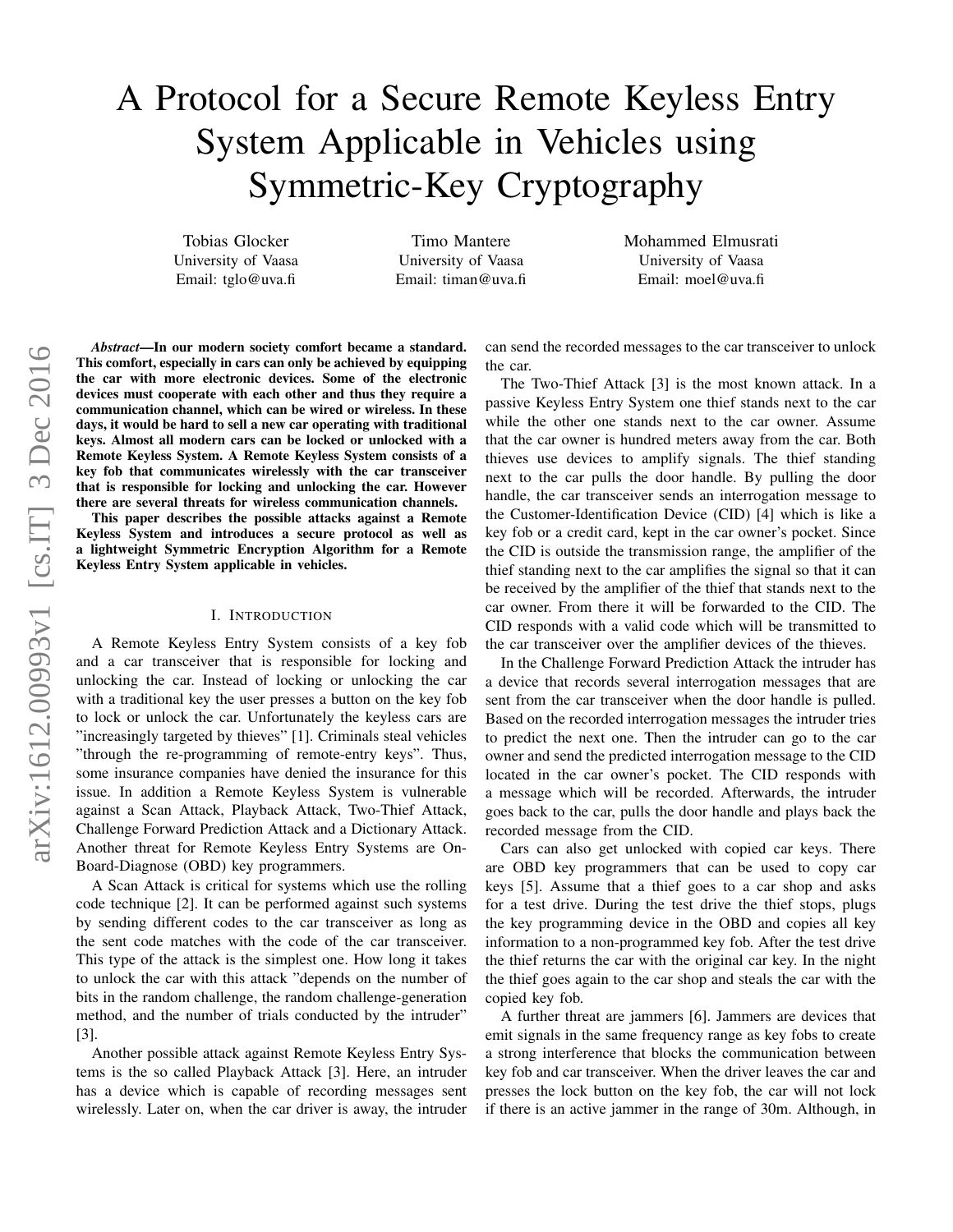most of the cars the indicators blink two times after the car has been locked, some people do not pay any attention to it. After the driver has left the parking yard, the thief can open the unlocked car and steal it by accessing the OBD interface.

### II. FUNCTIONALITY OF THE PROPOSED PROTOCOL FOR A SECURE REMOTE KEYLESS ENTRY SYSTEM

To implement this Lightweight Symmetric Algorithm for a Remote Keyless Entry System the following requirements must be fulfilled. First it is important that the microcontroller used in the key fob and in the board computer has an Electrical Erasable Programmable Read-Only Memory (EEPROM) with 4kB to store 2000 numbers with the size of 2 Bytes. Furthermore a strong Random Number Generator should be used to avoid the prediction of random numbers. Another important issue is the power consumption of the microcontroller and the Radio Frequency (RF) unit inside the key fob because they are battery-operated.



Fig. 1. Proposed Key Fob with Main Components.

The car must also have a board computer, equipped with a car transceiver, for generating random numbers and for sending them to the key fob. In addition the board computer and the car transceiver must be connected to an accurate current measurement, capable of detecting fluctuations from one millisecond to another, in order to generate random numbers. Furthermore, the key fob should also be able to generate random numbers. It is important that Random Number Generators (RNGs) are used but not Pseudo Random Number Generators (PRNGs) [7]. PRNGs generate random numbers whose sequence will be repeated after some time while for RNGs, the probability of repeated random number sequences is vanishingly small. It is to mention that the proposed key fob contains a button for locking the door, unlocking the door, opening the boot and a programming interface (see Fig. 1). In the central console there must be two interfaces through that the key fobs can communicate with the board computer. At certain time intervals the driver of the car will be informed to update the key fobs. During the updating process the board computer will generate new random numbers and write them to the memory of the key fobs and the car transceiver. The updating process works only, if both key fobs are connected to the board computer.

When the car is delivered, the buyer gets two key fobs. The board computer as well as the key fobs are pre-programmed.



Fig. 2. Memory Layout of the Key Fob and the Car Transceiver.

Fig. 2 represents the memory layout of the key fob and the car transceiver. The size of the EEPROM is 4kB to store 2000 numbers in the range between 0 and 65535. The car key ID is stored in a Read-Only Memory (ROM). It is a unique ID that is assigned to each car.

In Fig. 3 a successful transaction for sending an instruction command from the key fob to the car transceiver is illustrated. When the driver presses a button on the key fob, the key fob sends an encrypted car key ID to the car transceiver. There, the received car key ID will be compared with the one stored in the memory of the car transceiver. If the comparison was successful, the car transceiver generates ten random numbers in the range between 0 and 1999. These ten random numbers are sent to the key fob. The first five random numbers are used as indices for the memory locations containing the numbers used to build a key, while the last five random numbers are used as indices of the memory locations whose values are needed for the encryption (see Fig. 5). The first five numbers of the requested memory locations are sent encrypted and appended to the car transceiver. When the car transceiver receives the so called authentication message then it reads the requested memory locations from its own memory, encrypts and appends them to build its own authentication message. Then it compares the own authentication message with the received one.

If the comparison was successful, the car transceiver sends an authentication "OK" message to the key fob. After receiving the authentication "OK" message, the key fob sends the instruction command to the car transceiver which then processes the requested instruction (lock/unlock car or open boot).

A successful transaction between car transceiver and key fob for starting the car is shown in Fig. 4. When the driver presses the start button it will send a request to the key fob to reply with the car key ID stored in the memory of the key fob. The key fob reads the car key ID, generates ten random numbers in the range between 0 and 1999 and sends the car key ID together with the ten generated random numbers to the car transceiver. After receiving the car key ID, the car transceiver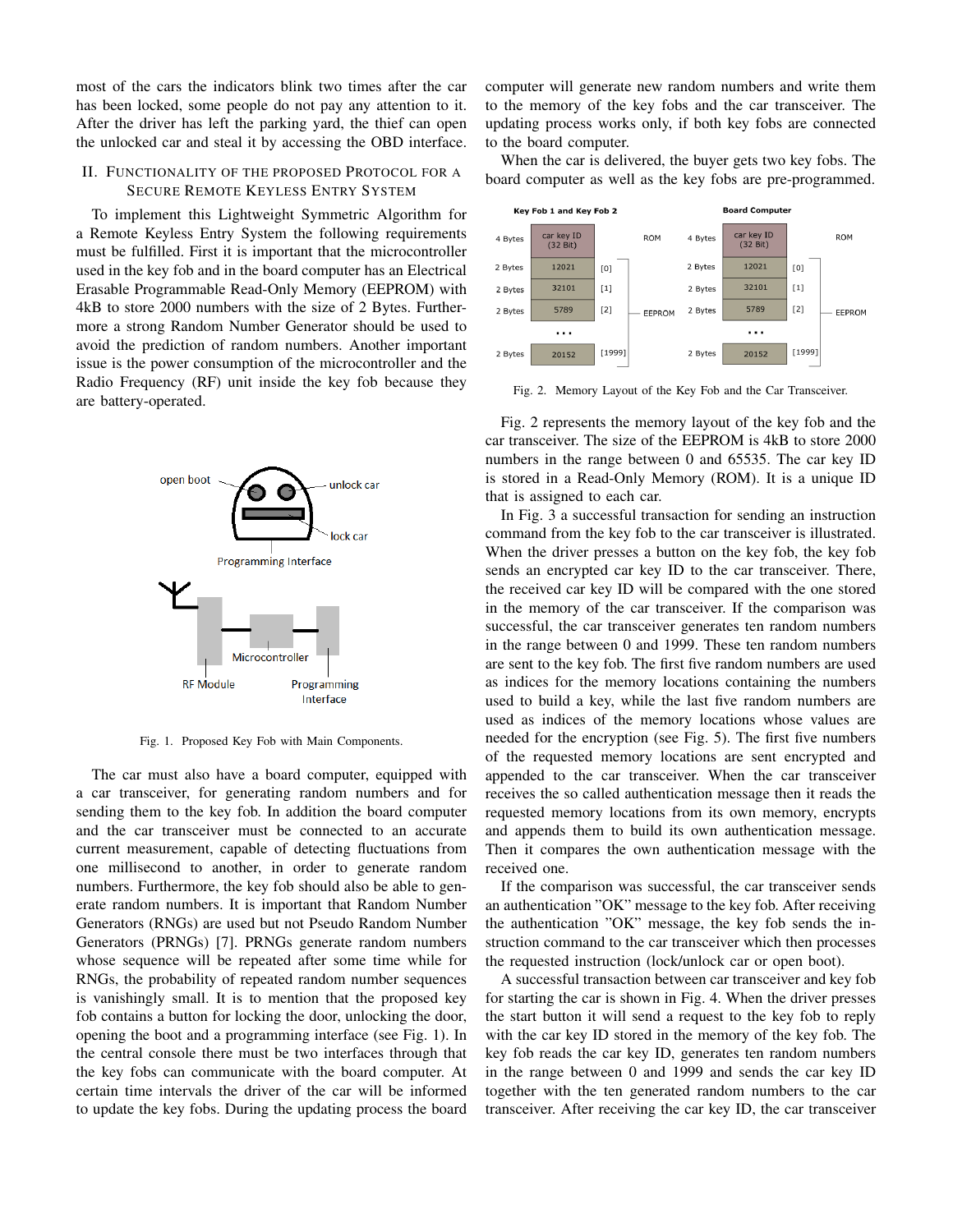

Fig. 3. Successful Transaction for sending an instruction command from Key Fob to car transceiver.

checks if the received car key ID matches with the own one. If the comparison was successful, then the car transceiver builds, based on the received random numbers, the authentication message. Furthermore, it generates ten random numbers in the range between 0 and 1999 before sending the authentication message together with the ten generated random numbers to the key fob. After receiving the authentication message, the key fob builds its own authentication message and compares it with the received one. If the comparison was successful, the key fob will build the authentication message based on the random numbers received from the car transceiver and sends it to the car transceiver. The car transceiver builds its own authentication message and compares it with the received one. In case both authentication messages match, the start command will be processed. It is to mention, that the authentication process (A) is necessary to avoid that an attacker emulates a car transceiver in order to get access to the memory locations of the key fob.

The numbers that have been read from the requested memory locations can be encrypted using the proposed Lightweight Encryption Algorithm (see Fig. 5) that works in the following way. First the number of the sixth requested memory location is added to the number of the first requested memory location. Then the number of the seventh requested memory location is added to the number of the second requested memory location. This continues until the number of the tenth requested memory location is added to the number of the fifth requested memory location. This kind of encryption has the advantage that it needs less computation power and it is easy to implement. Fig. 6 illustrates the key exchange between the car transceiver



Fig. 4. Successful Transaction between car transceiver and Key Fob for starting the car.

| Memory Index [200]                      |       | $[1]$ | [1737] | [105]  | $[1250]$ |  |  |  |
|-----------------------------------------|-------|-------|--------|--------|----------|--|--|--|
| Content                                 | 12021 | 32101 | 57893  | 96     | 1500     |  |  |  |
| Memory Index                            | [4]   | [100] | [900]  | [1999] | [730]    |  |  |  |
| Content                                 | 29999 | 50000 | 987    | 20152  | 3000     |  |  |  |
| <b>Encrypted Authentication Message</b> |       |       |        |        |          |  |  |  |
|                                         | 42020 | 16565 | 58880  | 20248  | 4500     |  |  |  |
|                                         |       |       |        |        |          |  |  |  |

Fig. 5. The proposed Lightweight Encryption Algorithm.

and the two key fobs. As mentioned before the keys must be updated at certain time intervals.

To exchange the keys (random numbers), both key fobs must be connected to the hardware interfaces in the central console. After entering the password of the board computer, the key fob programming button becomes visible. By pressing the key fob programming button, the board computer will send a car key ID request to both car keys. If both car key IDs match, then the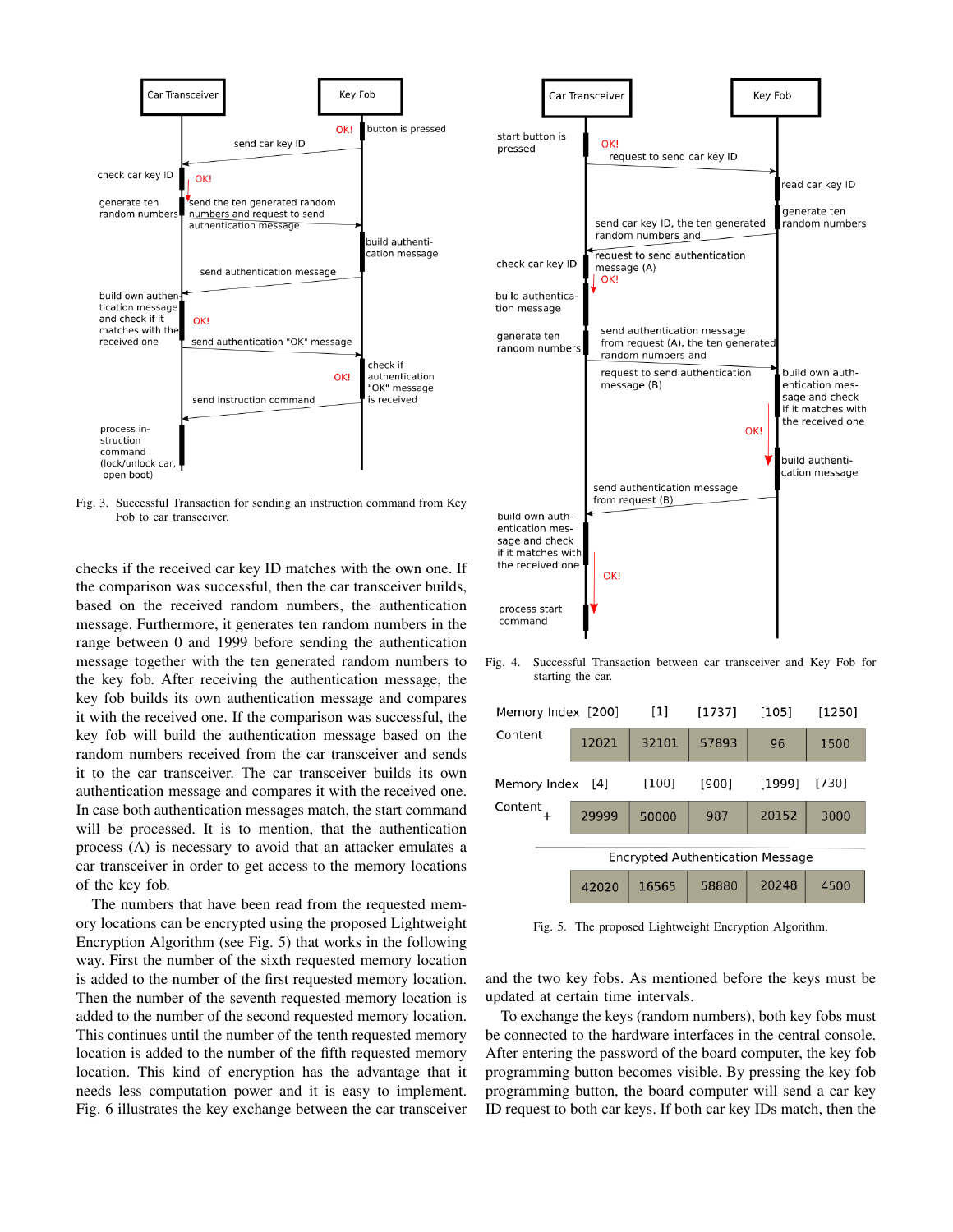board computer generates 2000 random numbers and transmits them to both key fobs where they are stored in the EEPROM memory. If the random numbers have been successfully saved in both key fob memories then the board computer writes the random numbers to its own EEPROM memory.

other key fob has not been programmed yet. Otherwise, the already programmed key fob must be re-programmed with the old keys.



Fig. 6. Successful Transaction between car transceiver and Key Fob for exchanging random numbers.

In the previous described transactions between car transceiver and key fob(s) it was always assumed that all the steps in the transaction went fine. However some steps can fail. It can happen that the car key ID does not match, the comparison of the received encrypted message fails or a memory problem occurs when updating the key fobs with new keys (random numbers). These problems can be handled in the following way. If a wrong car key ID is received many times within a short time interval, it can be ignored because on a big parking yard there might be many cars which are opened and closed. However, when receiving a wrong encrypted authentication message from a key fob many times within a short time interval, then the risk of an Intrusion Attack is very high because this step is only reached when the right car key ID was sent. In this case the system could be put in a blocked state after receiving three wrong authentication messages for three minutes, before it reacts to new key fob commands.

The memory problem that can occur when updating the key fobs with new keys (random numbers) can be solved in the following way. If a writing process of the keys to one of the key fobs fails then it should be repeated. In case it still fails, then the writing process should be stopped but only if the



Fig. 7. A proposed security mechanism against jamming.

In section one, the operation of a jammer has been introduced. Fig. 7 represents the flow chart of the proposed security mechanism against jamming. After the motor is switched off the board computer will check if a door has been opened and closed. In case a door was opened and closed the board computer will check if a ping reply or a lock command has been received. If no ping reply or lock command has been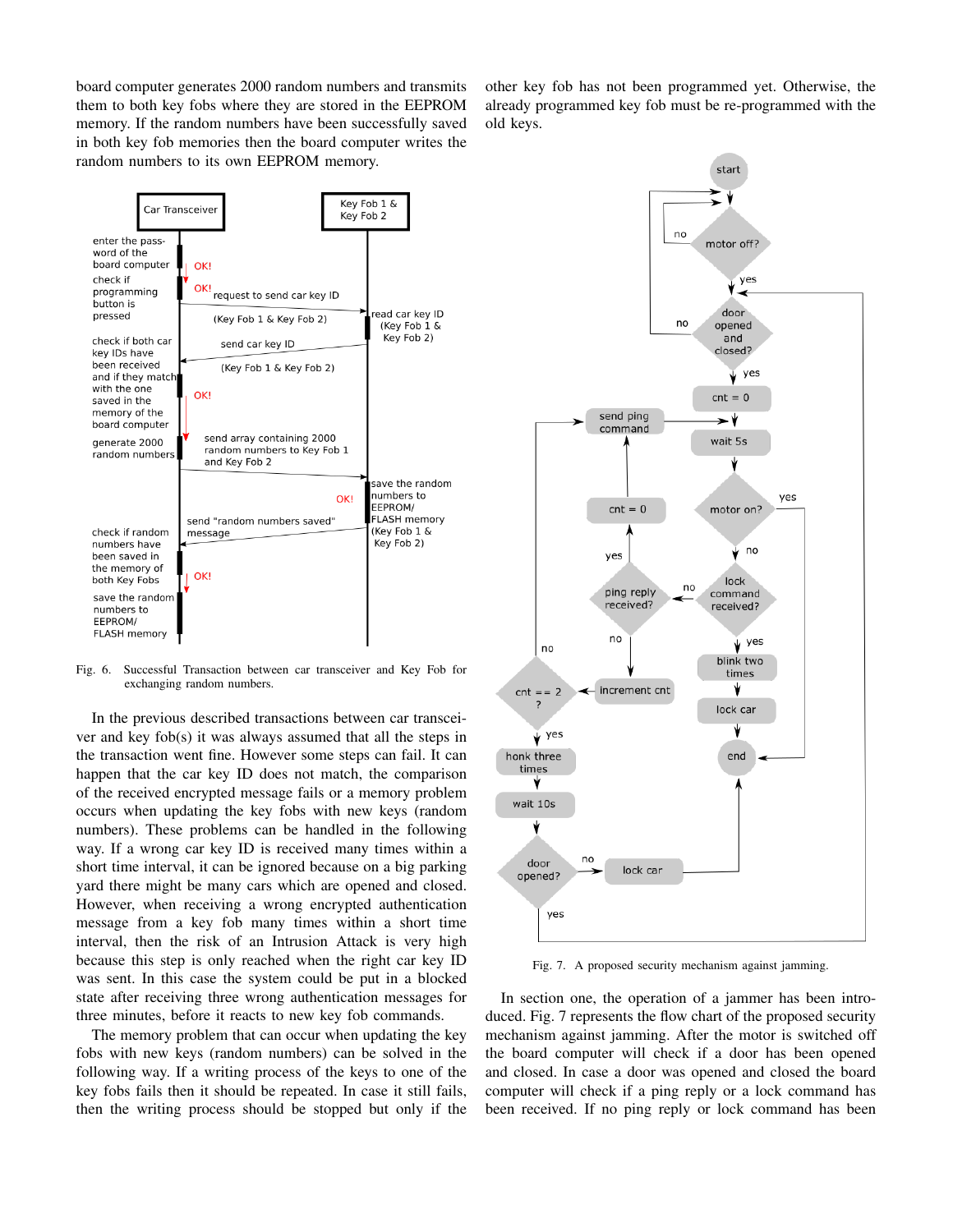received within ten seconds then the car will honk five times and the driver has ten seconds time before the car gets locked automatically. This prevents the car of being unlocked after a Jamming Attack.

## III. COMPARISON BETWEEN DIFFERENT AUTHENTICATION TECHNIQUES APPLIED IN KEY FOBS

For Remote Keyless Entry Systems there are three authentication techniques that are mainly used [3].

One technique is called Fixed Code Technique. A device, using this technique has a fixed pre-programmed code. Whenever an event is triggered, the device sends its fixed code to the receiver.

Another technique used for the authentication of Remote Keyless Entry Systems is the Rolling Code Technique. In this technique both, the transmitter (key fob) and the receiver (car) maintain a sequence counter. If a button is pressed, then the content of the sequence counter is sent encrypted to the receiver. There, the received encrypted value of the sender's sequence counter is decrypted and compared with the receiver's own sequence counter. If the difference between the values of both sequence counters is in a certain range, the received code is valid. It is to mention, that a shared secret key is used for the encryption and decryption.

The Challenge-Response Technique is a widely used technique. A secret key is shared between two transceivers. In case the driver pulls the door handle, the car transceiver transmits a random number, the so called random challenge, to the CID. There the received random challenge is going to be encrypted before it is sent back to the car transceiver. In the meanwhile the car transceiver has also encrypted the random challenge sent to the CID and compares it with the received one. If they match a certain operation is performed.

According to [3], the previous mentioned authentication techniques are vulnerable against different types of attacks such as Scan Attack, Playback Attack and Forward Prediction Attack. Table I shows the level of success of each attack type against the mentioned authentication techniques and against our propsed protocol. The levels are easy (0), difficult (1), very difficult (2) and extremely difficult (3).

TABLE I LEVEL OF DIFFERENT ATTACKS VS. AUTHENTICATION TECHNIQUES

|                          | Fixed<br>Code | Rolling<br>Code | <b>Challenge</b><br><b>Response</b> | Our<br>proposed<br><b>Protocol</b> |
|--------------------------|---------------|-----------------|-------------------------------------|------------------------------------|
| <b>Scan Attack</b>       |               |                 |                                     |                                    |
| <b>Playback Attack</b>   |               |                 |                                     |                                    |
| <b>Fwd. Pred. Attack</b> |               |                 |                                     |                                    |

# IV. BENEFITS AND DRAWBACKS OF THE PROPOSED PROTOCOL

The introduced protocol has several advantages among common protocols used in Secure Remote Keyless Entry Systems. One advantage is the easy implementation of the introduced protocol and of the lightweight encryption algorithm. In addition the lightweight encryption algorithm requires less computation power and thus it is energy efficient. The authentication response message is built from three randomly selected decimal numbers each in the range between 0 and 65535. This means that the message length can be up to 80 bits long. Thus it is almost impossible to guess the requested authentication response message. Since the authentication response message changes for every request, the probability of guessing the right authentication response message is  $\frac{1}{2^{80}}$ . Another big advantage is that if someone borrows the car to make a test drive with the purpose of cloning a car key, the person might not be able to steal the car in the night from the salesman's yard, if the salesman has re-programmed the key fobs after the test drive.

In the proposed Remote Keyless Entry System, the driver has to press a button on the key fob to open or lock the car. This prevents the system from a Two-Thief Attack. Furthermore, with the proposed system it is almost impossible to become a victim of a Scan, Playback or a Challenge Forward Prediction Attack, since the authentication message consists of encrypted decimal numbers from randomly selected memory locations.

For a successful Scan Attack, the 32 bit car key ID, the always changing 80 bit authentication message and the timing must be correct before sending the instruction command to unlock the car. Hence, it is extremely difficult to attack the proposed protocol with a Scan Attack.

For a successful Playback Attack, the attacker must hope that the recorded sequences of ten random numbers, used to access the values of ten memory locations in order to build the authentication message, will occur again. Since RNGs are used, the probability of repeated random number sequences is very small and thus it is extremely difficult to attack the proposed protocol with a Playback Attack.

Attacking the proposed protocol with a Forward Prediction Attack is extremely difficult because the authentication message is built from the values of ten randomly selected memory locations. The indices of that memory locations are generated with a RNG and thus it is almost impossible to predict the sequence of the generated random numbers.

One drawback of the proposed protocol is, that the owner is responsible for updating the key fobs with new keys (random numbers). When the board computer displays a request for updating the key fobs then the owner has to plug both key fobs into the interfaces located at the central console, so that they can be programmed with the new keys. How often new keys should be written to the key fobs depends on how often the key fob(s) is/are used or at latest after a certain time interval.

#### V. CONCLUSION

In this paper we have introduced a Protocol for a Secure Remote Keyless Entry System applicable in Vehicles. For the encryption, symmetric cryptography is used. The system consists of a car transceiver and a key fob with programming interface. To process a command like unlock the car, the transceiver first requests the key fob to authenticate. This authentication is done by requesting the key fob to send